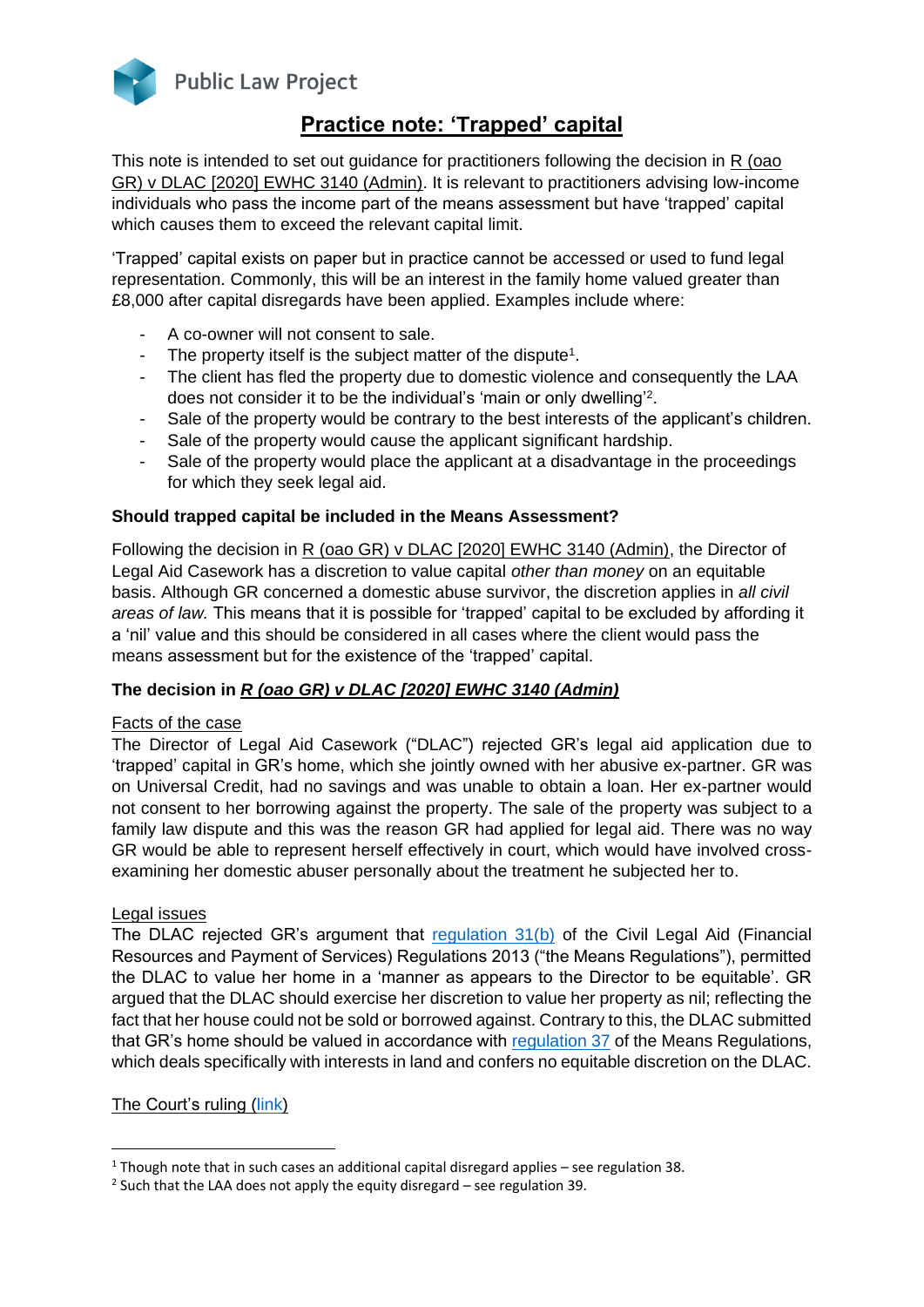

Mr Justice Pepperall held for GR in finding that the DLAC's interpretation was wrong in law and that the DLAC *did* have a discretion under regulation 31(b) to value GR's property equitably taking into account, when construing the regulations, that *'The Lord Chancellor will have had firmly in mind the state's obligations under Articles 6 and 8 to provide legal aid where it is necessary to provide fair and effective access to justice.'* GR's application for legal aid was remitted to the DLAC for reconsideration.

## **How to use the judgment in** *GR*

Civil areas of law where determinations are delegated to the Provider

In controlled work, or other areas where Providers have delegated authority to make determinations<sup>3</sup>, it is open to practitioners to apply the discretion themselves, taking into account any relevant guidance<sup>4</sup>. Where a provider exercises a discretion that has been delegated to them, an assessor may only overturn a determination that an individual qualifies for assessment where the provider's determination was manifestly unreasonable<sup>5</sup>.

### Making representations to the Legal Aid Agency

In applications to the LAA, accompanying representations can request that the Director exercise discretion. That is not a pure discretion – it must be exercised compatibly with public law principles and the Convention rights of the individual. The overarching purpose of the discretion is to secure access to justice in compliance with Articles 6 and 8 ECHR $6$ . Representations that invite the Director to exercise discretion should focus on:

- Demonstrating that there is a risk of a breach of the individual's convention rights or right of access to justice if legal aid is not made available to the applicant, by reference to<sup>7</sup>:
	- o The importance of the issues at stake.
	- o The legal and procedural complexity of the proceedings.
	- o The capacity of the individual to represent themselves.
- Demonstrating that the Claimant cannot practically and effectively use the property to purchase legal representation (either through sale or secured lending, or a deferred payment agreement with the provider). Representations should be supported by a summary of the client's instructions and any available evidence (such as an email from an estate agent or mortgage broker).

The Lord Chancellors' Guidance<sup>8</sup> and LAA Means Assessment Guidance<sup>9</sup> contain further guidance on the Director's discretion relevant to any representations. Section 5.3(8) of the LAA Means Assessment Guidance gives examples of the sorts of supporting evidence that the LAA expects an applicant to provide in order to show that they are unable to use their asset to purchase legal representation.

#### Further notes:

**.** 

<sup>4</sup> See section 5.3 of the LAA Means assessment Guidance (footnote 9 below) and section 7.1 of the Lord [Chancellor's guidance on determining financial eligibility for Controlled Work and Family](https://assets.publishing.service.gov.uk/government/uploads/system/uploads/attachment_data/file/957563/Lord_Chancellor_s_guidance_on_determining_controlled_work__and_family_mediation.pdf)) Mediation <sup>5</sup> See para 6.3 of the Costs Assessment Guidance for use with the 2018 Standard Civil Contracts, the Points of [Principle of General Importance Manual,](https://assets.publishing.service.gov.uk/government/uploads/system/uploads/attachment_data/file/593014/pop-manual.pdf.) page 23, CLA 59, 22 November 2016, HAL/138352 and R (oao Duncan [Lewis\) v Lord Chancellor \[2015\] EWHC 2498 \(Admin\).](https://www.bailii.org/ew/cases/EWHC/Admin/2015/2498.html)

<sup>7</sup> These are the criteria identified by the Court in para 72 of *R (Gudanaviciene & Others) v Director of Legal Aid Casework & Lord Chancellor [2014] EWCA Civ 1622,* concerning the Exceptional Case Funding scheme. <sup>8</sup> See section 6.3 of th[e Lord Chancellors Guidance on determining eligibility for certificated work.](https://assets.publishing.service.gov.uk/government/uploads/system/uploads/attachment_data/file/957564/Lord_Chancellor_s_guidance_on_determining_certificated_work_.pdf)) 9[P69, section 5.3.](https://assets.publishing.service.gov.uk/government/uploads/system/uploads/attachment_data/file/958995/Means_Assessment_Guidance.pdf)

<sup>3</sup> Para 3.2 of the General Specification, Standard Civil Contract 2018.

<sup>6</sup> Per paras 65 and 73 to 75 of the judgment in *GR*.